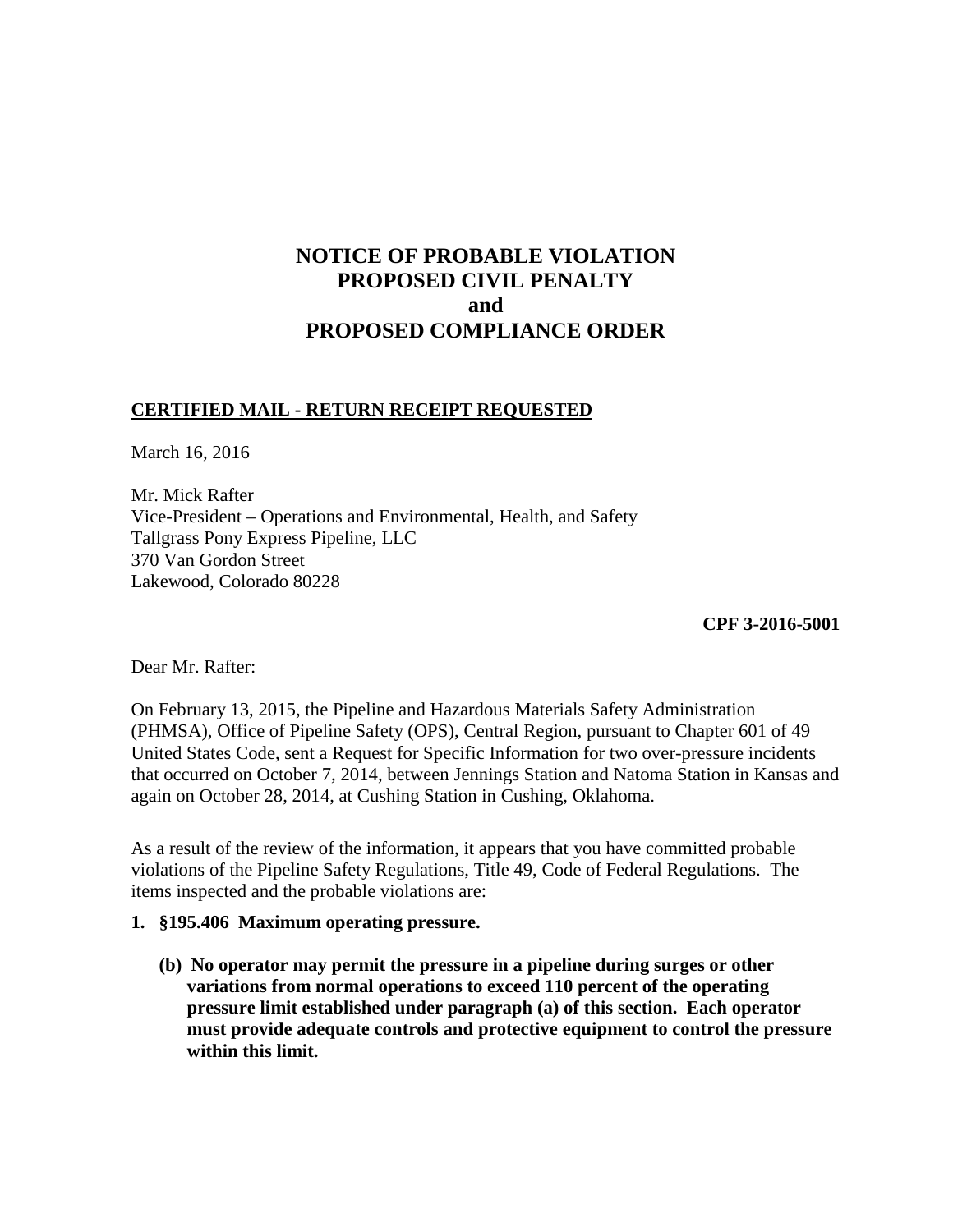Tallgrass did not provide adequate controls and protective equipment to limit the pressure to 110% on two occasions during the operation of the Pony Express pipeline in October of 2014.

a) On October 7, 2014, during the line fill operations of the Pony Express Pipeline, Tallgrass personnel did not open a valve at Cushing to relieve the nitrogen that was being used as backpressure to keep the line from going slack. As a result, the pressure of the line began to build up to over 110% of the maximum operating pressure (MOP) at several locations between Jennings and Natoma Stations in Kansas. Tallgrass recorded the following pressures at the pressure transmitters located at BG-MOV-100 upstream, BG-MOV-100 downstream, MLV 69-upstream, and MLV-71-downstream:

| Transmitter            | <b>MOP</b> | Pressures Recorded | Time Length |
|------------------------|------------|--------------------|-------------|
| BG-MOV-1000 upstream   | $956$ psig | $1053 - 1076$ psig | 11 minutes  |
| BG-MOV-1000 downstream | $956$ psig | $1053 - 1072$ psig | 11 minutes  |
| MLV 69-upstream        | $956$ psig | $1054 - 1080$ psig | 20 minutes  |
| MLV 71-upstream        | $956$ psig | $1053 - 1061$ psig | 9 minutes   |
| MLV 71-downstream      | $956$ psig | $1055 - 1070$ psig | 9 minutes   |

b) On October 28, 2014, a controller was checking the operation of main line valves at the Cushing Station because he had noted that a couple of mainline valves on the northern end of the pipeline had not responded. As the valves opened, head pressure on the mainline caused the Cushing Station piping to reach over 110% of the 285 psig MOP. The station outlet was shut-in at the time. Because the flow control valve did not react fast enough to limit the pressure and the set point of the rupture pin (285 psig) was too high in this scenario, the station piping was subjected to pressure of approximately 350 psig for about 45 seconds.

#### Proposed Civil Penalty

Under 49 United States Code, § 60122, you are subject to a civil penalty not to exceed \$200,000 per violation per day the violation persists up to a maximum of \$2,000,000 for a related series of violations. For violations occurring prior to January 4, 2012, the maximum penalty may not exceed \$100,000 per violation per day, with a maximum penalty not to exceed \$1,000,000 for a related series of violations. The Compliance Officer has reviewed the circumstances and supporting documentation involved in the above probable violation and has recommended that you be preliminarily assessed a civil penalty of \$14,700.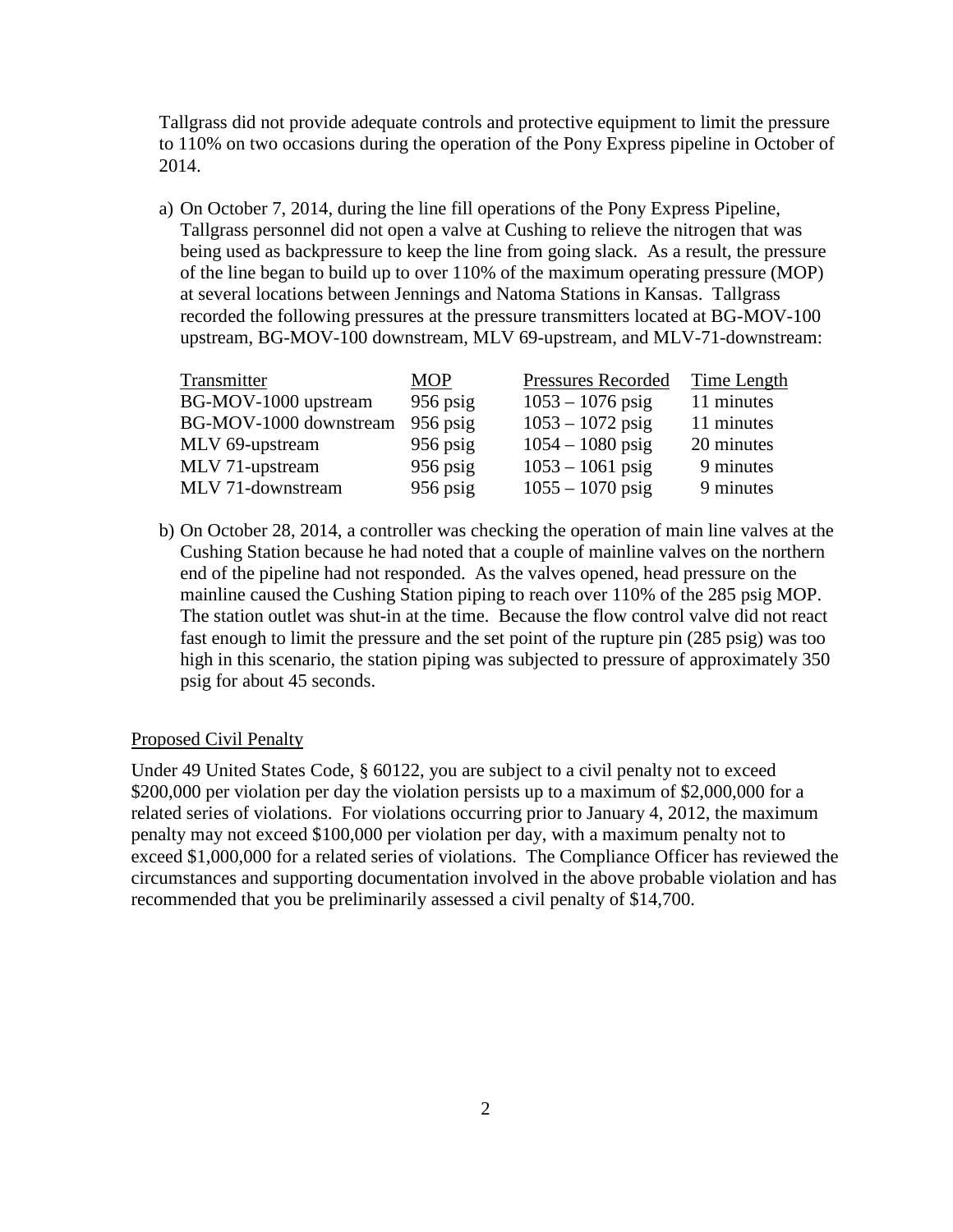#### Proposed Compliance Order

With respect to item 1 pursuant to 49 United States Code § 60118, the Pipeline and Hazardous Materials Safety Administration proposes to issue a Compliance Order to Tallgrass Pony Express Pipeline, LLC. Please refer to the Proposed Compliance Order, which is enclosed and made a part of this Notice.

#### Response to this Notice

Enclosed as part of this Notice is a document entitled *Response Options for Pipeline Operators in Compliance Proceedings*. Please refer to this document and note the response options. All material submitted in response to this enforcement action may be made publicly available. If you believe that any portion of your responsive material qualifies for confidential treatment under 5 U.S.C. 552(b), along with the complete original document you must provide a second copy of the document with the portions you believe qualify for confidential treatment redacted and an explanation of why you believe the redacted information qualifies for confidential treatment under 5 U.S.C. 552(b). If you do not respond within 30 days of receipt of this Notice, this constitutes a waiver of your right to contest the allegations in this Notice and authorizes the Associate Administrator for Pipeline Safety to find facts as alleged in this Notice without further notice to you and to issue a Final Order.

In your correspondence on this matter, please refer to **CPF 3-2016-5001** and for each document you submit, please provide a copy in electronic format whenever possible.

Sincerely,

Allan C. Beshore Director, Central Region, OPS Pipeline and Hazardous Materials Safety Administration

Enclosure: *Proposed Compliance Order Response Options for Pipeline Operators in Compliance Proceedings*